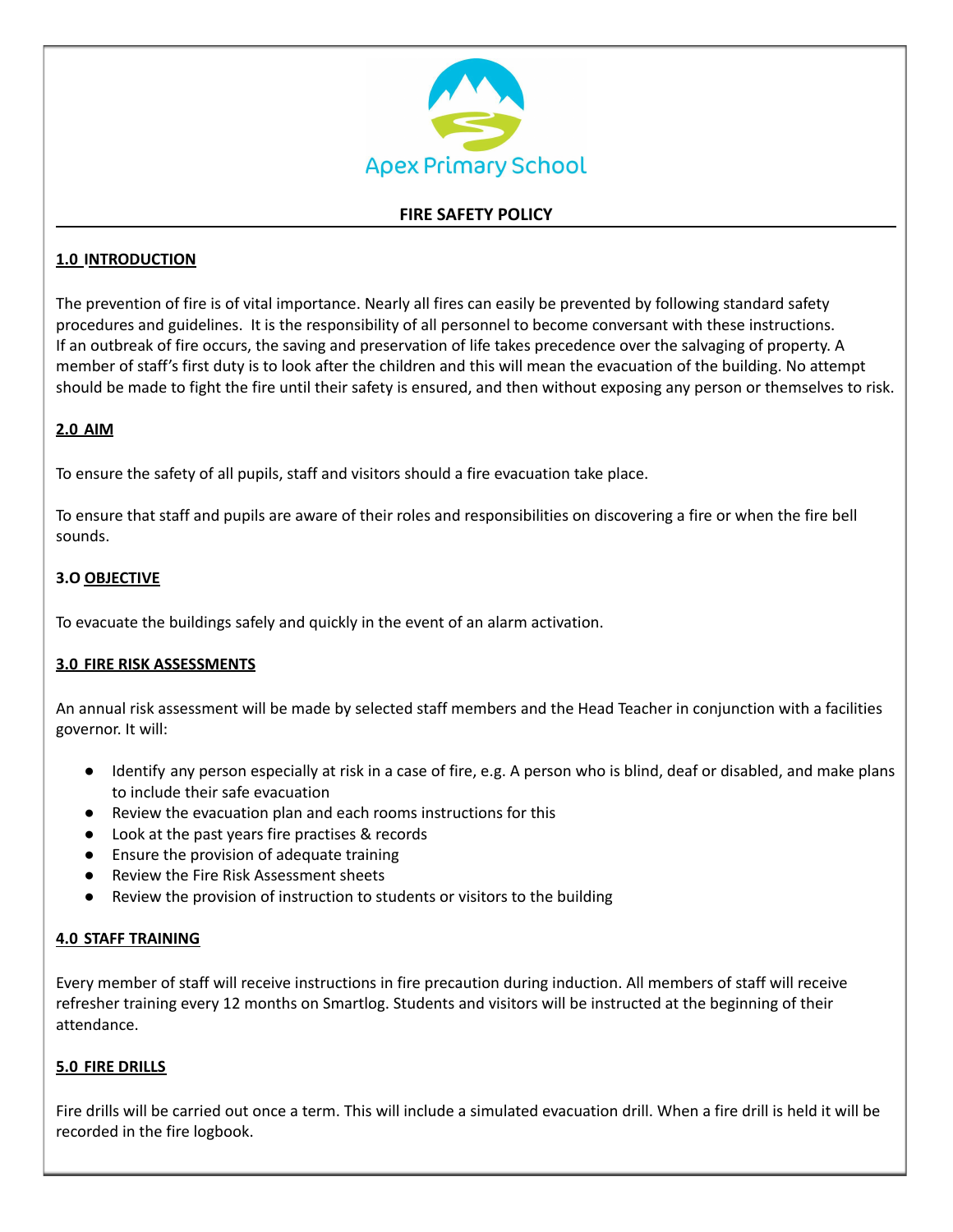## **6.0 TESTING OF FIRE ALARM SYSTEM**

The fire alarm system and emergency lighting will be tested weekly by the school Office manager. Both test results are recorded in the logbook.

# **7.0 EMERGENCY EXITS**

All emergency exits are to be kept clear and free from obstruction at all times. All employees and visitors must know their evacuation route and assembly point in case of fire. The assembly point is outside number 66 & 68 Argyle Road. A site map showing the assembly point is included in the fire evacuation procedure which can be found near the exit door in every classroom. All employees must also know of an alternative route should their main route be blocked.

# **8.0 BASIC PREVENTION GUIDE**

All staff will make it their responsibility to ensure:

- All fire doors are kept shut, never prop them open
- Escape routes are clear of obstructions at all times
- They are vigilant towards potential fire hazards
- Electrical appliances are switched off when not in use and where possible unplugged
- Appliances and cables checked regularly
- Electrical sockets are not overloaded
- Waste materials are removed and disposed of correctly
- Combustible materials are kept away from heating devices and radiators
- Fire equipment is in its correct location and is checked regularly
- They are aware of fire drill/evacuation process
- They participate in the school fire training on Induction and every 12 months

# **9.0 FIRE OFFICER / WARDENS / MARSHALL**

The Fire Officer is: **Ms Meherun Hamid** The Fire Wardens are: **Hina Khokhar & Ms Nasrin Ali** The Fire Marshalls are**: Ms Meherun Hamid and Ms Hina Khokhar**

In the event of hearing the fire alarm, the duties of the Fire Wardens and Fire Officer will be as follows:

Fire Wardens will:

- Ensure their assigned areas of responsibility (classrooms & toilets) have been vacated by pupils and staff before leaving the premises themselves
- If possible to close any windows and doors when checking each room
- Advise the Fire Officer of their findings
- If no fire is found, determine in conjunction with the Fire Officer that all areas are clear for re-entry (in the case of fire this instruction will be given by the emergency services)

The Fire Officer will ensure he/she:

- Collects the mobile phone, class registers and signing in book and proceed to the assembly point
- Does the roll call for all staff members at the assembly point
- Provides the class teachers with the registers to carry out the roll call for all pupils
- Awaits advice from Fire Wardens and act accordingly (determine whether it is safe to re-enter building or call fire services)
- Confirms that all personnel and students are accounted for and reports any discrepancies to the fire services
- Completes the log-book recording the evacuation procedures as soon as possible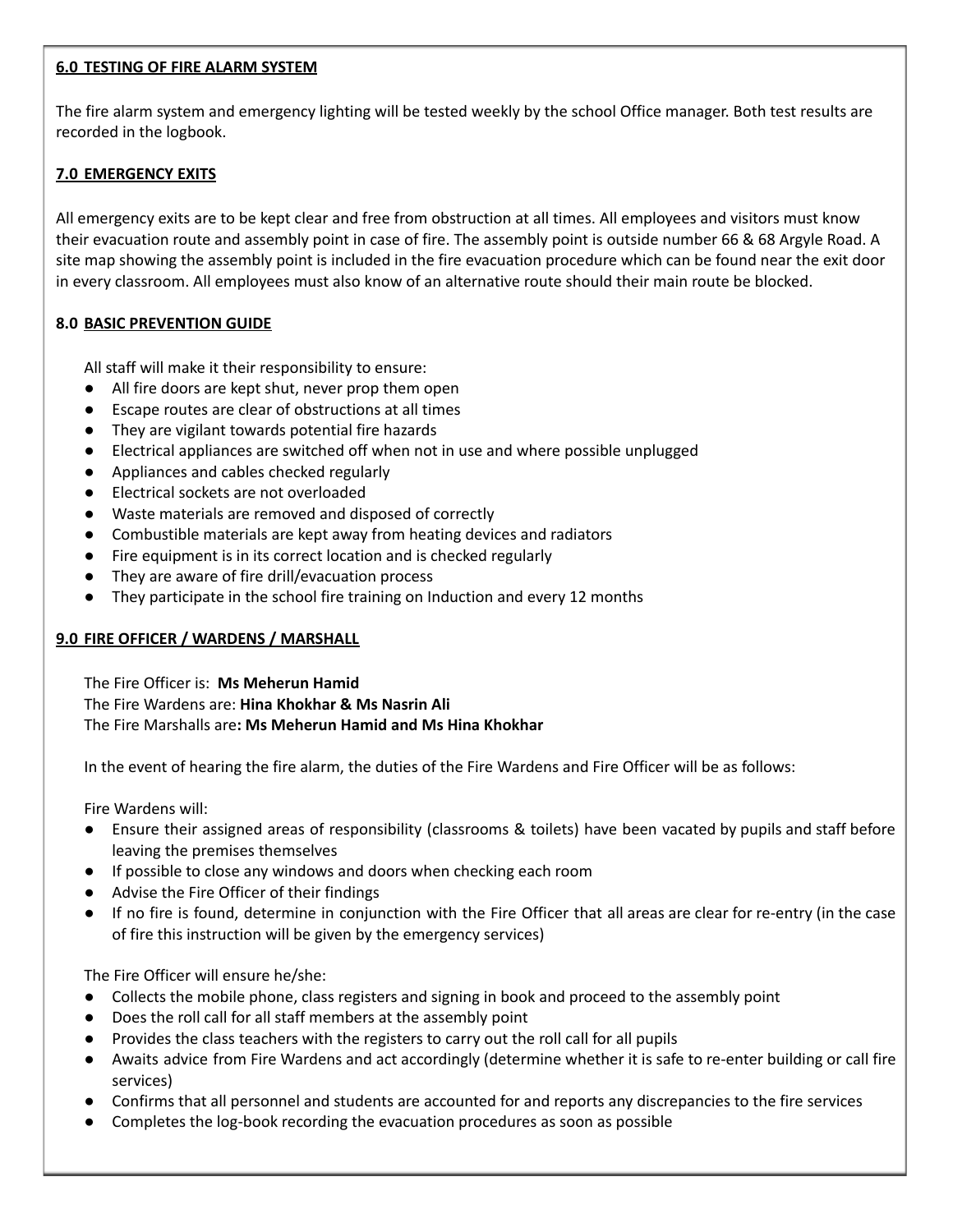# **11.0 ADVICE ON THE PROCEDURE IN THE EVENT OF A FIRE**

# **11.1 DISCOVERING A FIRE**

- If you discover a fire, operate the nearest fire alarm call point by breaking the glass
- Call the fire brigade by dialling 999 or ensure that this is done
- Attempt to extinguish the fire with the nearest suitable fire extinguisher
- DO NOT ATTEMPT if the fire has reached such proportions as to endanger life

# **11.2 ON HEARING FIRE ALARM**

- Close all classroom windows if possible
- If you hear the fire alarm, evacuate your class to the assembly point by the nearest available exit, following the evacuation procedure for the school
- Ensure all doors are closed behind you when evacuating the building
- DO NOT RUN
- DO NOT DELAY FOR ANY PERSONAL BELONGINGS
- Take the class roll-call from the register
- Report the roll-call result to the Fire Officer

# **11.3 AFTER THE EVENT**

- Do not re-enter the building until advised to do so by the senior fire service officer
- If the fire has been extinguished by school staff do not disturb any evidence which could indicate the cause of the fire
- Ensure that the premises are in safe working order before re-occupying

#### **Know**

- Your means of escape, primary and secondary
- The locations of the fire alarm call points
- The locations of the fire extinguishers and how it should be used
- The assembly point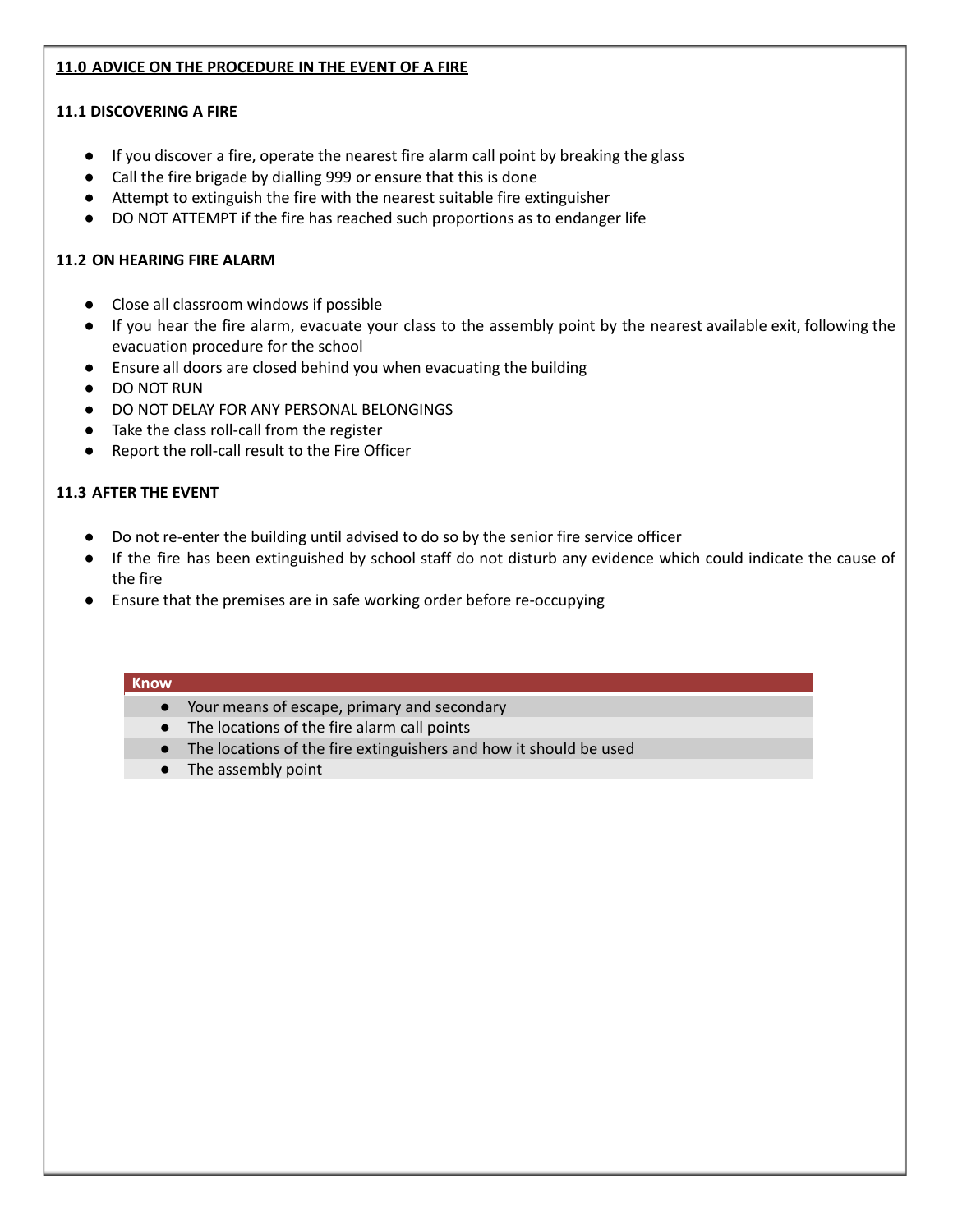## **FIRE EVACUATION PROCEDURE FOR GROUND FLOOR**

When you hear the Fire Alarm:

- 1. Immediately and calmly proceed to the room exit door
- 2. Leave the building via the front fire exit door
- 3. Proceed directly to the Assembly point and remain there for the roll-call and further instructions.

If the front exit is blocked:

- 1. Leave the building via the rear fire exit door
- 2. Leave the school premises via the playground side access
- 3. Proceed directly to the Assembly point and remain there for the roll-call and further instructions.

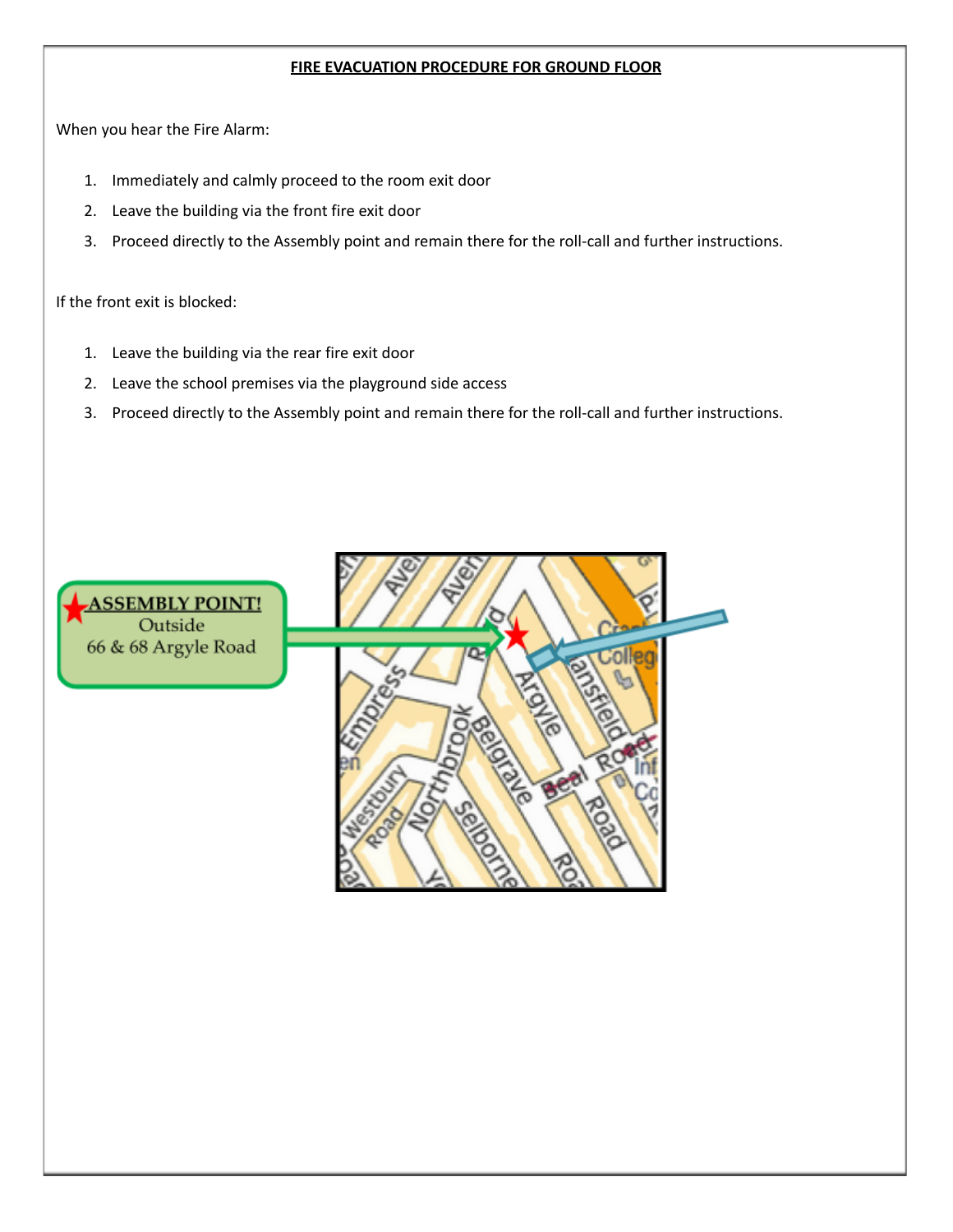# **FIRE EVACUATION PROCEDURE FOR FIRST FLOOR**

When you hear the Fire Alarm:

- 1. Immediately and calmly proceed to the room exit
- 2. Go downstairs in the direction of the 'Fire Exit' signs
- 3. Leave the building via the front fire exit door
- 4. Proceed directly to the Assembly point and remain there for the roll-call and further instructions.

If the front exit is blocked:

- 1. Leave the building via the rear fire exit door
- 2. Leave the school premises via the playground side access
- 3. Proceed directly to the Assembly point and remain there for the roll-call and further instructions.

**ASSEMBLY POINT!** Outside 66 & 68 Argyle Road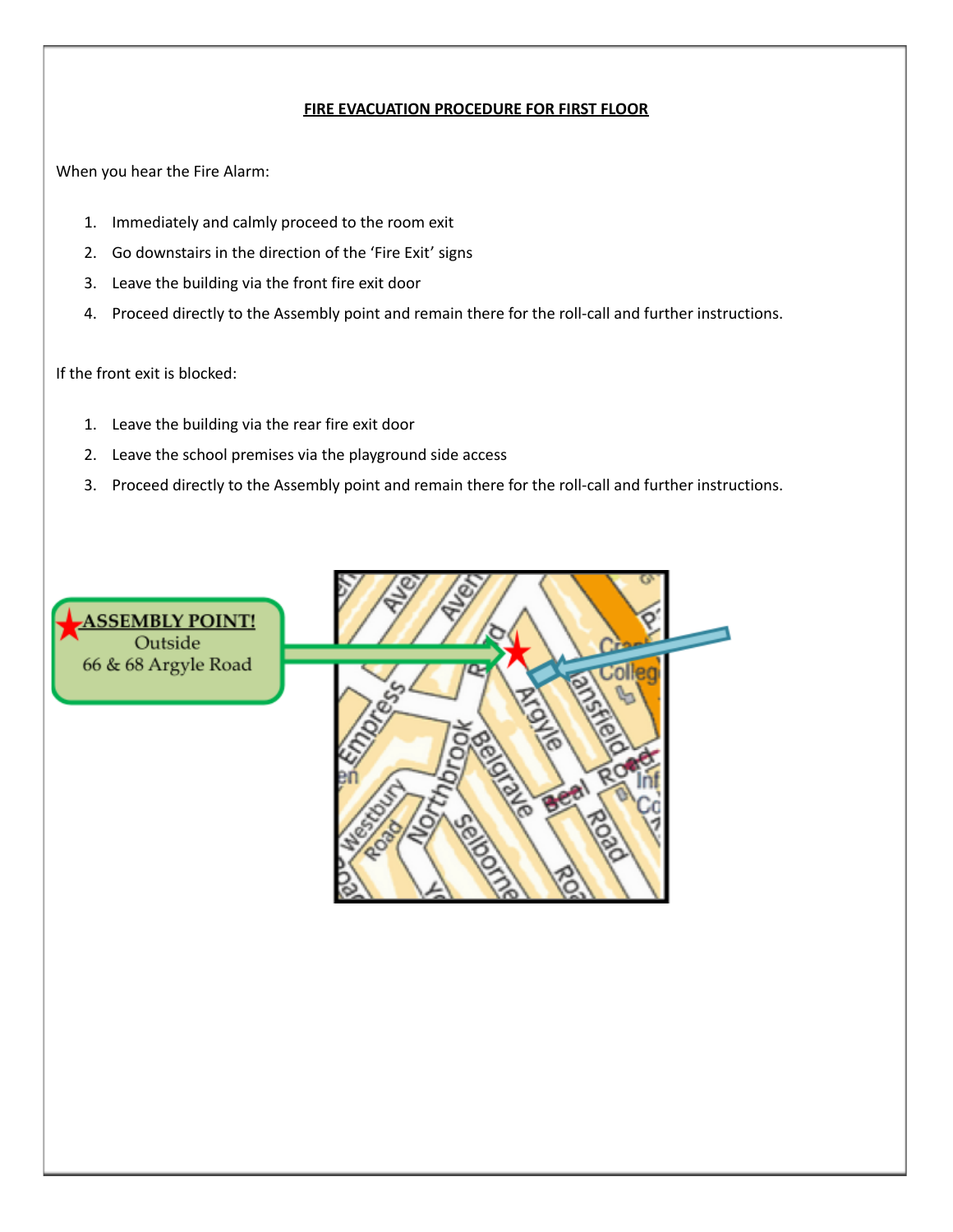Temporary arrangement - Ground floor.

If the front exit is blocked then:

- 1. Return to the 1st floor corridor to the other set of stairs
- 2. Proceed down the stairs
- 3. Exit through the front door ahead to the Assembly point and remain there for the roll-call and further instructions.

Temporary arrangement – First floor.

If the front exit is blocked then:

- 1. Proceed up the stairs
- 2. Make your way along to the end of the corridor to the next set of stairs and proceed down the stairs
- 3. Exit through the front door ahead to the Assembly point and remain there for the roll-call and further instructions.

Temporary arrangement - Ground floor.

If the front exit is blocked then:

- 4. Return to the 1st floor corridor to the other set of stairs
- 5. Proceed down the stairs
- 6. Exit through the front door ahead to the Assembly point and remain there for the roll-call and further instructions.

Temporary arrangement – First floor.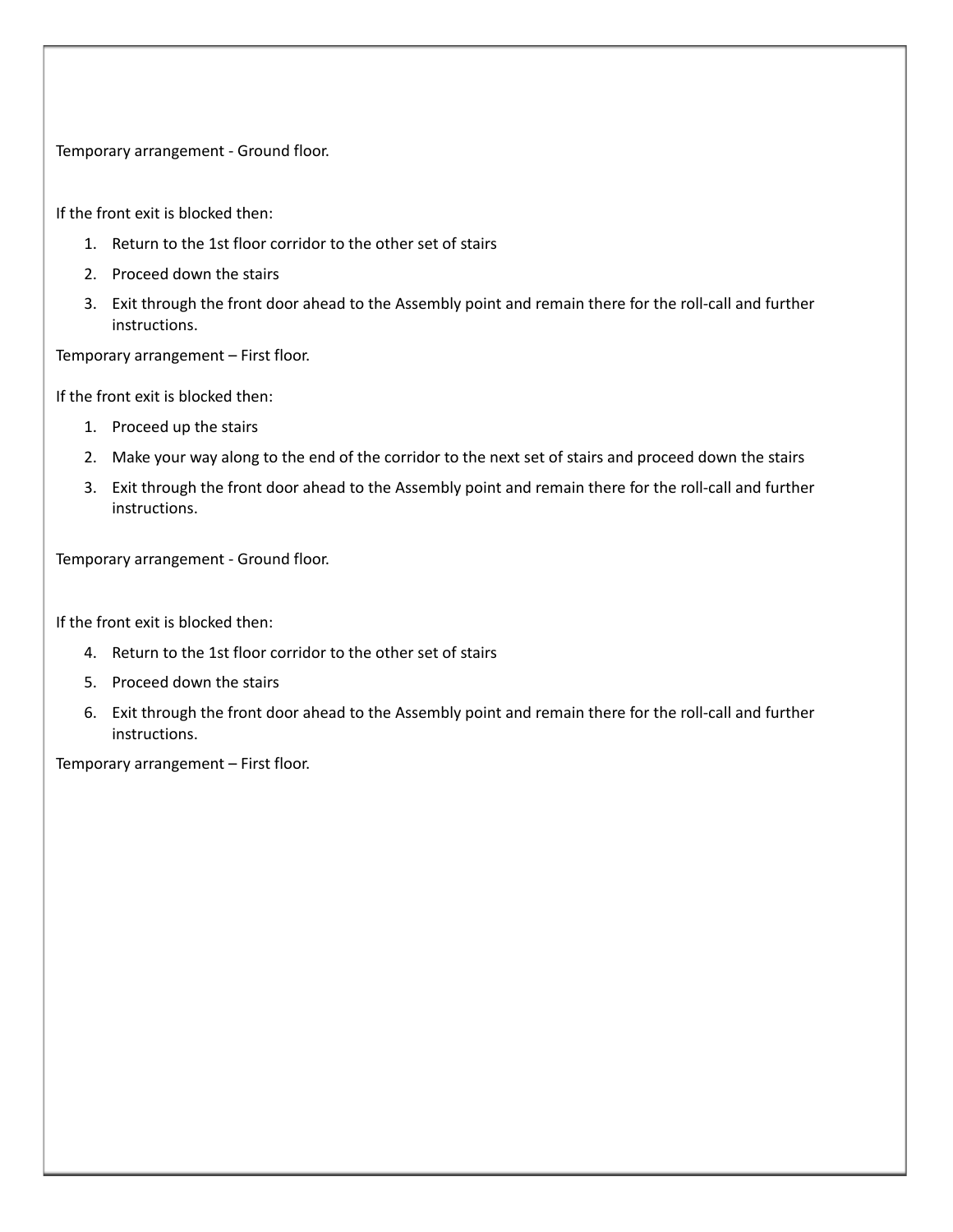## **FIRE EVACUATION PROCEDURE FOR HALL**

When you hear the Fire Alarm:

- 1. Immediately and calmly proceed to the nearest fire exit following the fire exit signs
- 2. Leave the hall via one of the nearest fire exits (patio doors).
- 3. Proceed across the playground and through the side gate directly to the Assembly point and remain there for the roll-call and further instructions.

If the Hall fire exit 1(patio door 1)is blocked:

- 1. Leave the hall via the door next to fire exit 1 and proceed to the rear fire exit door
- 2. Leave the school premises via the rear exit, across the playground and through the side gate.
- 3. Proceed directly to the Assembly point and remain there for the roll-call and further instructions.



If the Hall fire exit 2 (patio door 2) is blocked:

- 1. Leave the hall via the door next to fire exit 2 leading to the resource room.
- 2. Leave the resource room through the exit, across the playground and through the side gate.
- 3. Proceed directly to the Assembly point and remain there for the roll-call and further instruction.